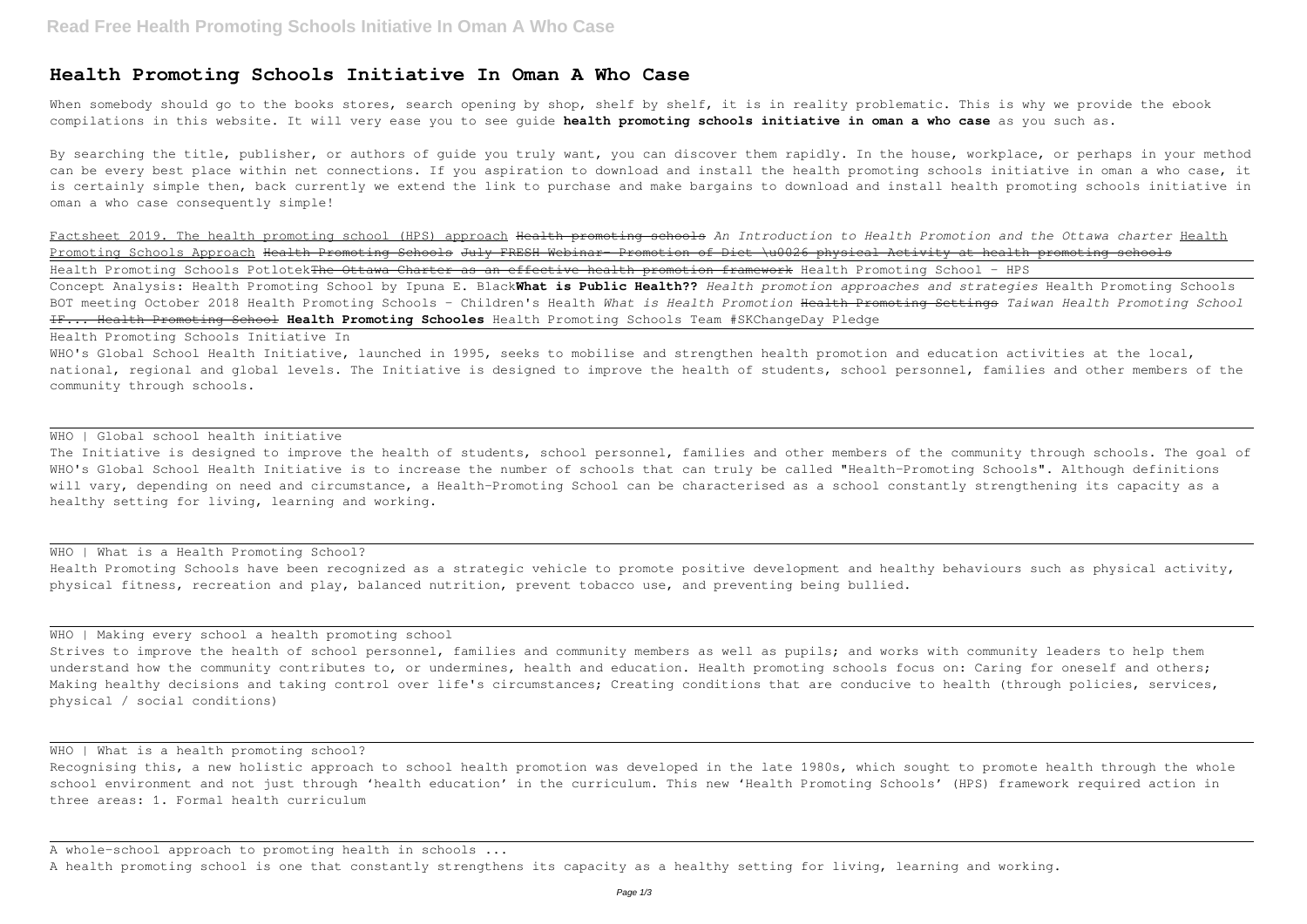Health promoting schools - World Health Organization

This document complements the recommendations to establish and sustain health promotion in schools set out in the Guidelines to Promote Health in Schools document. It is an advocacy document for the health and education sectors to undertake school health promotion activities based on the evidence of effectiveness.

Healthy schools rating scheme - GOV.UK We are committed to schools delivering at least two hours of PE for all pupils in primary school, and at least two periods of PE for all pupils between Secondary 1 and Secondary 4. 98% of all Scottish schools are currently meeting this target. We also support initiatives like Active Schools and the Daily Mile. Food and health

Promoting health in schools: from evidence to action ... The healthy schools rating scheme is a voluntary scheme for schools that recognises and encourages their contribution to supporting pupils' health and wellbeing. Schools will be able to determine...

Schools: Health and wellbeing in schools - gov.scot Health promotion in schools can be defined as any activity undertaken to improve and/or protect the health of all school users. It is, therefore, a broader concept than health education. It includes activities relating to: healthy school policies, curriculum and learning, partnerships and the physical and social environment of the school.

Schools for Health Ireland - Health Promotion Welcome to Health Promoting Schools Health and wellbeing for learning. Kia hāpaitia, kia hikitia te rangatiratanga o ngā whānau, ka ora ai te iwi. Health Promoting Schools (HPS) is a school community-led development approach. It is not generic health promotion. To find out, more go to HPS Approach. To scope your school/ Kāhui ako click here.

Welcome to Health Promoting Schools - Health Promoting Schools Healthy Schools. Our aim is to support schools to help their children and young people to grow healthily, safely and responsibly. The Healthy Schools toolkit within this site builds on the underlying principles of the English National Healthy School Programme and is available to all schools and settings.

The WHO's Health Promoting Schools (HPS) framework, developed in the late 1980s, is underpinned by this reciprocal relationship between health and education. It seeks to overcome the limited success of traditional 'health education', establishing instead a holistic approach to promoting health in schools.

Healthy Schools

The provincial Health Promoting Schools initiative involves a wide range of programs, activities, and services that take place in schools and their communities. Health Promoting Schools combines health instruction; community support and partnerships; and creates supportive environments based on health promoting programs and policies. These actions are intended to develop over time and to strengthen the school community as a healthy setting for learning, playing, working, and living.

Health Promoting Schools | novascotia.ca